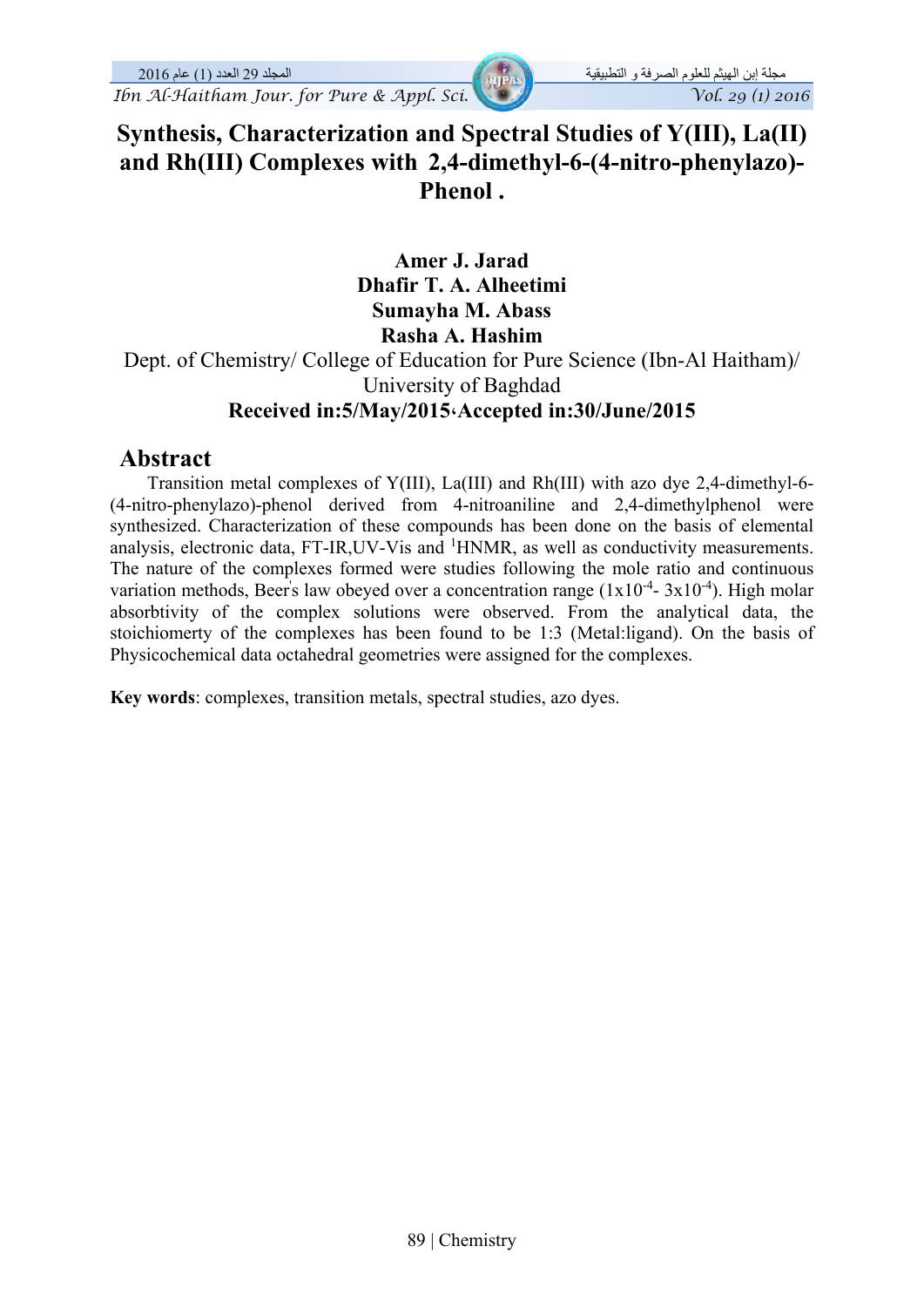*Ibn Al-Haitham Jour. for Pure & Appl. Sci.*  $\sqrt{\frac{g(1/2016)}{g(1/2016)}}$ 

## **Introduction**

Synthetic dyes produced in large quantities are extensively used in paper printing, textile dyeing, pharmaceutical, food, color photography, cosmetics, textile and other industries[1-3]. For many years the azo compounds have been the main class of dyes used in various applications such as textile fibers dyeing and coloring of different materials and advanced organic synthesis [4-7]. Several bidentate azo dyes in which the phenolic-OH group and azo nitrogen are present in such a way that they form six membered ring with metal ions are published [8].The vast applications of azo dyes have inspired the modern chemists to prepare new metal chalets by reacting with new poly dentate azo dyes with different transitional and non-transitional metal ions[9].Recently metal complex dyes have also attracted increasing attention due to their increasing electronic and geometrical features in connection with their application for molecular memory storage[10].This work presents the synthesis of an azo dye derived from 4-nitro aniline as diazo component and 2,3 dimethylphenol as coupling agent.Complexes of this ligand (L) with Y(III), La(III) and Rh(III) have also been studied and characterized physicochemical.

# **Experimental**

### **Instrumentations**

 UV- Vis spectra were recorded on a Shimadzu UV- 160A Ultra Violet-Visible Spectrophotometer. IR- spectra were taken on a Shimadzu, FT-IR- 8400S Fourier Transform Infrared Spectrophotometer in the 4000- 400 cm<sup>-1</sup> spectral regions with samples prepared as KBr discs. Atomic absorption was obtained using a Shimadzu A.A-160A Atomic Absorption/Flame Emission Spectrophotometer. The <sup>1</sup>H-NMR spectra were recorded on a Brucker-300 MHz Ultra Shield spectrometer at University of Al- al- Bayt using DMSO as the solvent and TMS as the reference. Micro elemental analysis (C.H.N) was performed at the Al- al- Bayt University, Jordan, using Euro vector EA 3000A Elemental Analyser. Conductivities were measured for  $10^{-3}$  M solutions of complexes in ethanol at  $25^{\circ}$ C using Philips PW- Digital Conductmeter. In addition, melting points were obtained using Stuart Melting Point Apparatus.

## **Materials and Reagents**

 The following chemicals were used as received from suppliers: Yttrium nitrate pentahadrate (99.9%), Lanthanum chloride nonahydrate (98.8%) and Rhodium chloride monohydrate (98.8%) (Merck), 4-nitroaniline and 2,4-dimethylphenol (B.D.H).

## **Preparation of 2,4-Dimethyl-6-(4-nitro-phenylazo)-phenol Ligand (L)**

 A solution of 4-nitroaniline[11] (0.342g, 1mmole) (10ml) of EtOH solution contain (2ml) conc.H<sub>2</sub>SO<sub>4</sub> was diluted with 10 ml H<sub>2</sub>O, and diazotized at 5°C with NaNO<sub>2</sub> solution. The diazo solution was added drop wise with stirring to a cooled ethanolic solution of (0.305g, 1mmole) of 2,4-dimetylphenol. 25 ml of 1M sodium hydroxide solution was added to the dark colored mixture. The precipitate was filtered, washed several times with (1:1) ethanol: water, mixture then left to dry. The reaction is shown in scheme (1), while Table (1) describes the physical properties and elemental micro analysis.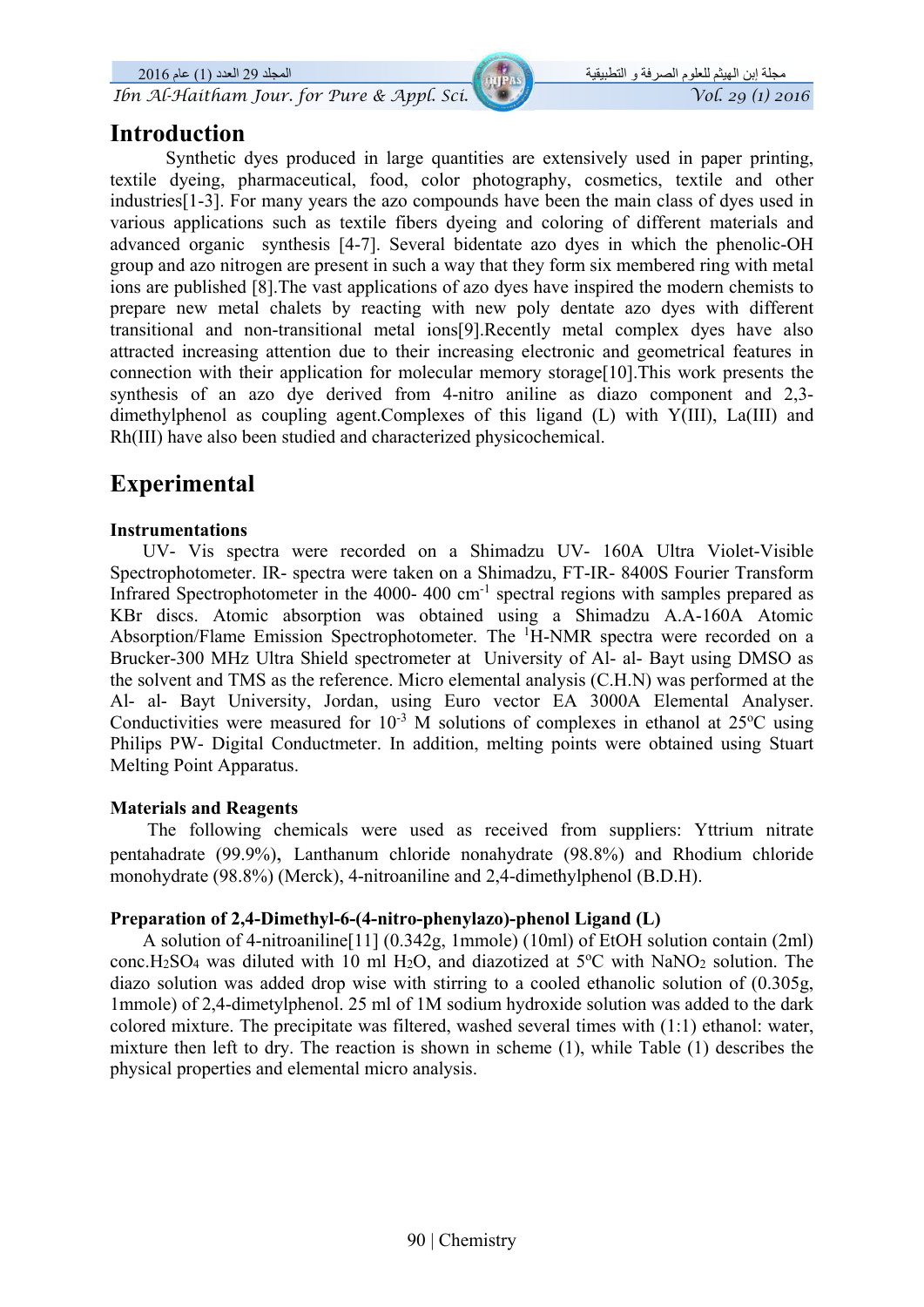

**Scheme (1)**

#### **Buffer Solution**

 Buffer solution, covering the pH range of 4-9, were prepared as 0.01 M solutions of ammonium acetate in distilled water. The required pH was obtained by the addition of either ammonia solution or glacial acetic acid.

#### **Metal Salt Solutions**

Solutions of  $(1x10^{-5} - 1x10^{-3} M)$  of the metal salt were prepared by dissolving appropriate weight of the metal salt in the buffer solutions.

#### **Ligand Solution**

Ligand solutions of  $(1x10^{-5} - 1x10^{-3} M)$  were prepared by dissolving a required weight of the ligand in ethanol.

#### **Preparation of Metal Complex (general procedure)**

 An ethanolic solution of the ligand (L) (0.271g, 3mmole) was added gradually with stirring to the 0.120g, 0.134g and 0.075g of  $Y(NO_3)$ 3.5H<sub>2</sub>O, LaCl<sub>3</sub>.9H<sub>2</sub>O and RhCl<sub>3</sub>.H<sub>2</sub>O dissolved in the buffer solution with the required pH. The mixture was cooled until dark color precipitate was formed, filtered, and washed several times with 1:1 water: ethanol mixture, then with acetone.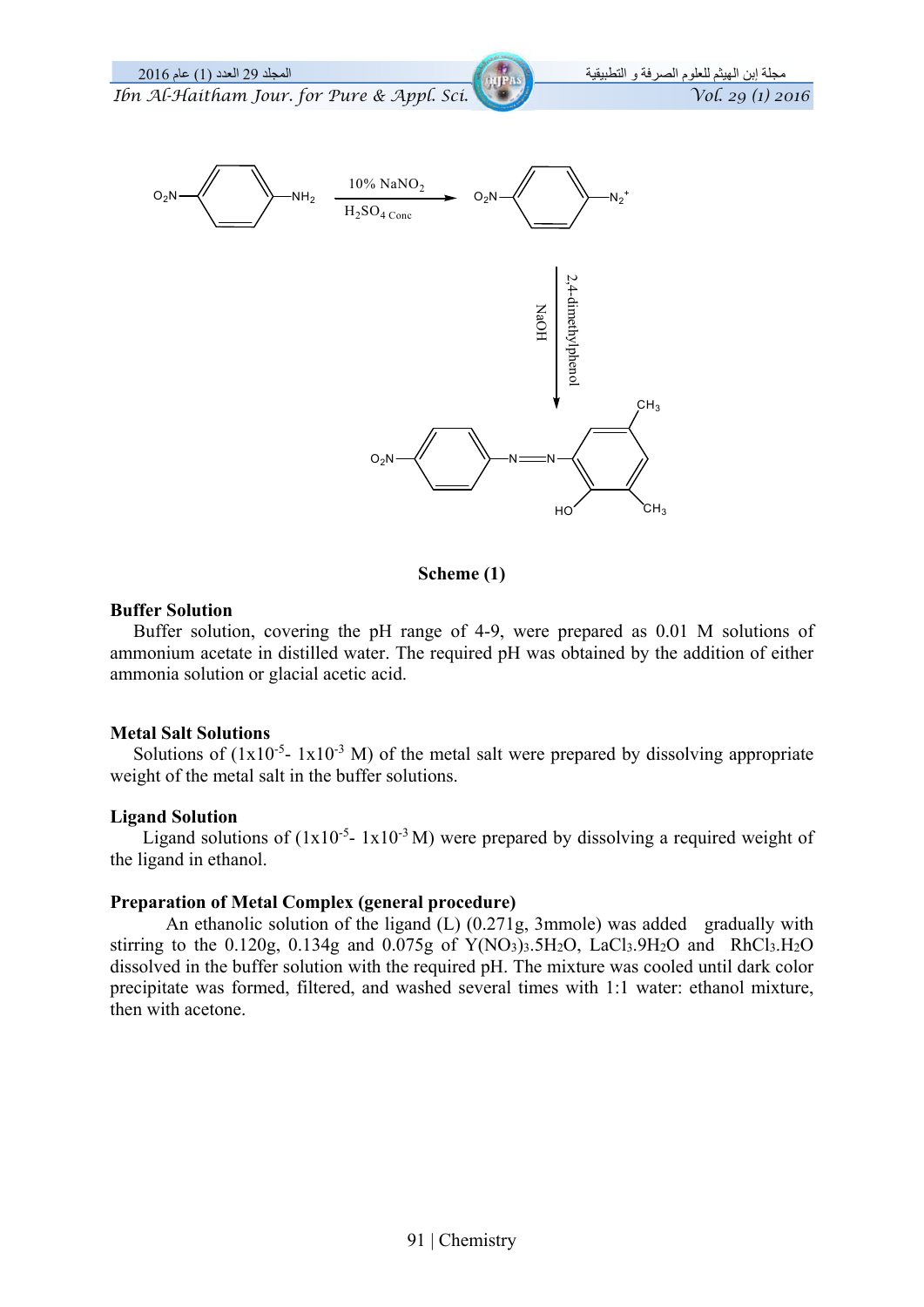## **Results and Discussion**

 The ligand 2,4-Dimethyl-6-(4-nitro-phenylazo)-phenol (L) was prepared by coupling 2,4 dimethylphenol with the 4-NO2.Phenol.diazonium in alkaline solution. The ligand (L) was sparingly soluble in water but soluble in organic solvents such as DMSO and DMF, stable toward air and moisture.

Synthesized ligand (L) was characterized by <sup>1</sup>HNMR, FT-IR, Elem.Anal. (C.H.N) and UV-Vis spectroscopic technique. The <sup>1</sup>HNMR spectrum of the ligand in DMSO (Figure 1) shows multiplet signal at  $\delta$ =7.36-7.77 ppm, which refers to aromatic protons[12]. A signal at  $\delta$  = 4.32 ppm appears due to hydrogen atom of the phenolic group[13]. The signal at  $\delta$ = 3.33 ppm is assigned to  $\delta$ (CH<sub>3</sub>) and the signal at  $\delta$ =2.50 ppm referred to DMSO-d<sub>6</sub> [14].

Interaction of the metal ions  $(Y^{III}, La^{III}$  and  $Rh^{III})$  with the prepared ligand (L) has been studied in solution; an aqueous- ethanolic solution was always performed over wide molar concentration and acidity range. Colours of these mixed solutions were varied from brown to yellow. Different ranges of molar concentrations  $(10^{-5} - 10^{-3} M)$  of the mixed solutions, only concentrations in the range of  $10^{-4}$  M obey the Lambert- Beer's law, and only these solutions showed intense colour. A calibration curve was fitted to data points in the range  $1.10^{-4} - 3.10^{-4}$ M, which shows absorbance against molar concentration (Figure 2). Best fit straight lines were obtained with correlation factor of R > 0.998. The optimal concentration was chosen for complex solutions, and it was observed that the absorption maximum  $(\lambda_{\text{max}})$  remained the same at different pH values. The influence of pH was also studied in the pH range of 4-8, and the absorbance- pH curves for each metal ion measured at  $\lambda_{\text{max}}$  are plotted in Figure(3). Figure (3) shows selective pH-absorbance curves. The plateaus of the curves represent the completion of the reaction and consequently represent the optimum pH value.

The composition of complexes formed in solutions has been established by mole ratio and job methods. In both cases the results reveal a 1:3 metal to ligand (L) ratio. A selected plot is presented in Figure (4). Table( 2) summarizes the results obtained, as well as conditions for the preparation of the complexes.

The solid complexes have been prepared by direct reaction of alcoholic solution of the ligand (L) with the aqueous solution of the metal ions at the optimum pH and in a M:L ratio of 1:3. The result of C.H.N analysis and the metal content of these complexes were in good agreements with the calculated values.

The molar conductance of  $10^{-3}$  M in ethanolic solutions of these complexes indicated their non- electrolytic type[15] , data are presented in Table 2.The UV- Vis spectrum of an ethanolic solution of the ligand  $10^{-3}$  M displayed mainly two peaks, the first was observed at 350 nm due to the moderate energy  $\pi$ -  $\pi^*$  transition of the aromatic rings and the second peak was observed at the 422 nm was referred to the  $n-\pi^*$  transition of (-N=N) group[16]. The spectra of the prepared complexes dissolved in ethanol  $10^{-3}$  M have been measured and the data obtained are included in Table (2). The large bathchromic shift of the absorption maximum ( $\lambda_{\text{max}}$ ), assigned to (n- $\pi^*$ ) transition of the ligand (L), suggests the involvement of the ligand (L) in the bond formation with the metal ion. Figure 5 showed a comparison between the spectra of the ligand and Rh(III) complex.

In order to study the bonding mode of the ligand (L) with the metal ion, the FT-IR spectra of the free ligand (L) and the prepared complexes have been compared, and the data was tabulated in Table (3). The IR spectrum of the ligand (Figure 6) exhibited broad band at 3462 cm<sup>-1</sup>, which was assigned to the stretching vibration of  $\nu(OH)$  group. This band was absent in the spectra of the prepared complexes (Figure 7), which indicated deprotonation and involvement of the enol oxygen in chelation[17,18]. Bands characteristic of the azo bridge vibration at  $1489 \text{ cm}^{-1}$  and  $1429 \text{ cm}^{-1}$  shifted to lower frequency with change in shape in spectra of the complexes, which is an indication of the engagement of this group in the coordination with the metal ion[19]. The appearance of new bands in the region (482-572) cm<sup>-1</sup> are tentatively assigned to  $\nu(M-N)$  and  $\nu(M-O)$  (Metal-Ligand) stretching bands[20,21].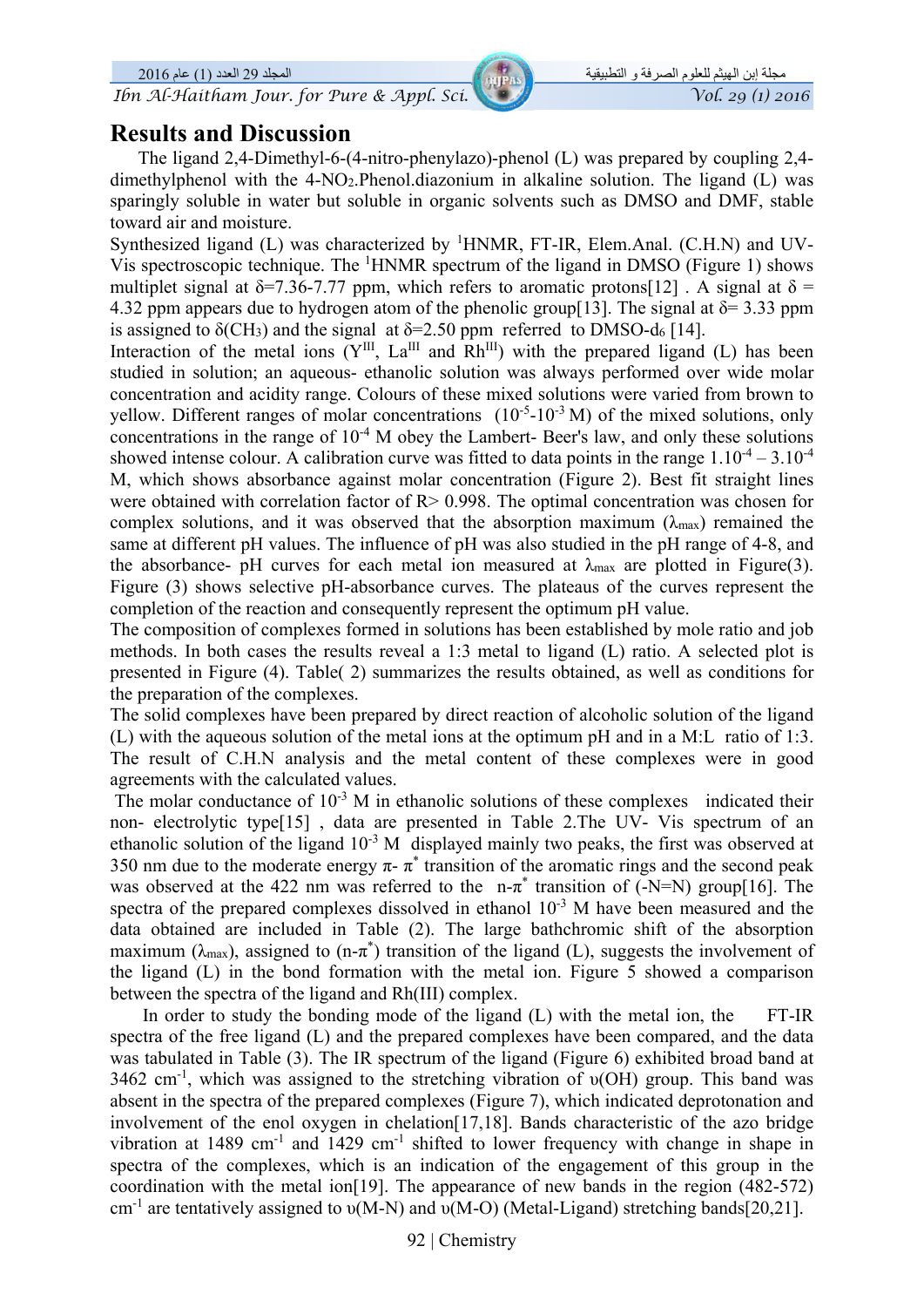According to the results obtained, an octahedral structure has been tentatively suggested to rhodium complex.



 $M = Y(III)$ , La(III) and Rh(III)

# **References**

- **1.** Kirkan,B. and Gup,R.(2008) Synthesis of new azo dyes and copper (II) complexes derived from barbituric acid and 4-aminobenzoylhydrazone*,*Turk.J.Chem.; 32 ,9-17.
- **2.** Raghavendra,K.R. and Kumar,K.A.(2013) Synthesis of some azo dyes and their deying, redox and antifungal properties, Inter.J.Chem.Techno.Res*.*; 5, 4, 756-1760.
- **3.** Lemr,K.;Holcapek,M.;Jandera,P. and .Lycka,A. (2000) Analysis of metal complex azo dyes by high performance liquid chromatography / electrospray ionization mass spectrometry and multistage mass spectrometry; Rapid Commun.Mass Spectrom.;14,1881-1888.
- **4.** Turcas,C.V. and Sebe,I. (2012) Azo dyes complexes, synthesis and tinctroial properties, U.P.B.Sci.Bull.; 74, 1,109-118.
- **5.** Hrdina,R.;Lustine,D.;Stolin,P.;Burgert,L.;Lunak,S. and Holcapek,M. (2004) Iron complexes of reactive azo dyes, Advan.Color.Sci.Techn.; 7,1,6-17.
- **6.** Patel,V.H.;Patel,M.P. and Patel,R.G. (2002) Synthesis and application of novel heterocyclic dyes based on 11-amino-13H-acenaphtho [1,2-e] pyridazino [3,2-b] quinazolin-13-one, J. Serb. Chem. Soc.; 67, 11, 727-734.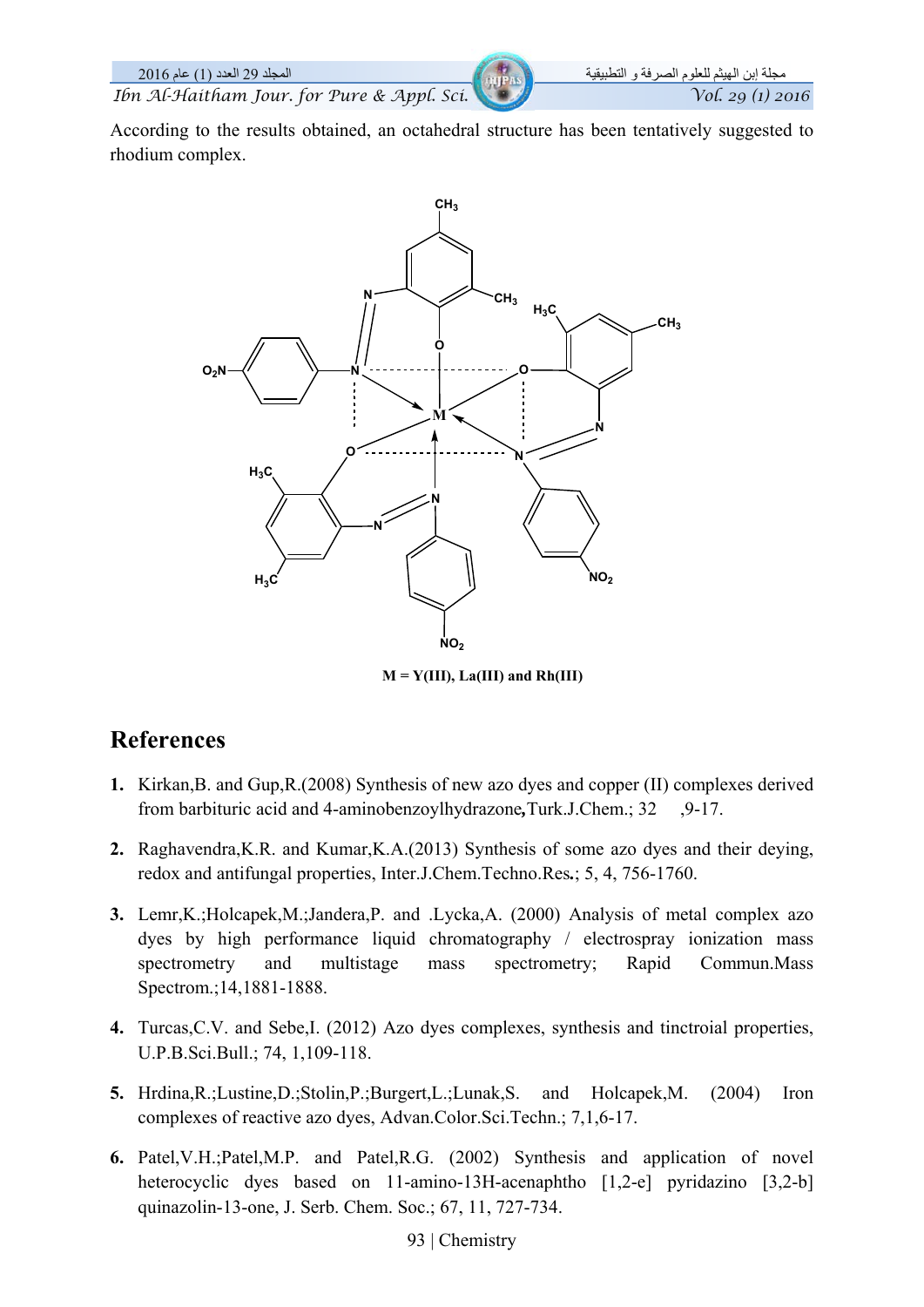- **7.** Taura,Y.B.;Gumel,S.M.;Habibu,S. and Adam,J.L.(2014) Synthesis of cobalt complex azo dye from 2,2[benzene-1,3-diyl di-(E)-diazene-2,1-diyl] bis(4-nitroaniline)*,* IOSR J.Appl.Chemm.; 7,8,34-37.
- **8.** Modhavadiya,V.A. (2011) Synthesis, characterization and antimicrobial activity of metal complexes containing azo dye ligand of sulfa drugs*,* Asian J.Biochemm.Pharm.Res.;11,1,173-179.
- **9.** Mahapartra,B.B. and Panda,S.K.(2010) Coordination compounds of Co<sup>II</sup>,Ni<sup>II</sup>,Cu<sup>II</sup>,Zn<sup>II</sup>,Cd<sup>II</sup> and Hg<sup>II</sup> with tridentate ONS doner azo dye ligands, Biokemistri; 22,2,71-75.
- **10.** Dharmalingm,V.;Ramasamy,A.K. and Balasuramanian,V. (2011) Synthesis and EPR studies of copper metal complexes of dyes derived from remazol red b,procino yellow, fast green FCF, brilliant cresyl blue with copper acetate monohydrate*,* E.J.Chem.; l., SI, S211-S224.
- **11.** Naik,S.J. and Halkar,U.P. (2005) Synthesis and application of novel 4,5,6,7 tetrahydrobenzothiazole based azo disperse dye, General Papers,Airkivoc; xiii, 3, 141- 149.
- **12.** Carballo,R.;Castineiras,A.;Covelo,B.;Niclos,J. and Vazguez-Lopez,E. (2001) Synthesis and characterization of potassium complex of magneson:  $[K(HL)(OH<sub>2</sub>)<sub>2</sub>][H<sub>2</sub>L=4-(4$ nitrophenylazo) resorcinol (Magneson)], Polyhedron 20, 2415-2420.
- **13.** Bartta,P. (2006) Sulpher bridged ruthenium-molybdenum complexes:(R-aapm) 2Ru(µ- $S_2Mo(OH)_2$ ] synthesis, spectroscopic and electrochemical characterization. R-aapm = 2-(arylazo)pyrimidine*;* J.Chem.Sci, 118, 2, 171-177.
- 14. Pal, S. and Sinho, C. (2001) Studies on the reactivity of cis-RuCl<sub>2</sub> fragment in Ru(pph3)2(TaiMe)Cl2 with N,N-chelators (Taime=1-Methyl-2-(p-Tolylazo) Imidazole). spectral and electrochemical characterization of the products, Proc. Ind. Acad. Sci ; 113, 3, 173-182.
- **15.** Geary,W.J. (1971) Characterization of coordination compounds*,* Coord.Chem .Rev.; 7, 110.
- **16.** Anitha,K.R.;Venugopala,R. and Rao,V.R.S. (2011) Synthesis and antimicrobial evaluation of metal (II) complexes of a novel bisazo dye 2,2 [benzene-13- diyl di (E) diazene 2,1-diyl] bis (4-chloroaniline)", J.Chem.Pharm.Res.; 3, 3, 511-519.
- **17.** Karipcin,F. and Kabalcilar,E. (2007) Spectroscopic and thermal studies on solid complexes of 4-(2-pyridylazo)-resorcinol with some transition metals, Acta.Chim.Slov.; 54, 242-247.
- **18.** Yildiz,E. and Boztepe,H. (2002.) Synthesis of novel acidic mono azo dyes and an investigation of their use in the textile industry, Turk.J.Chem.; 26, 897-9030.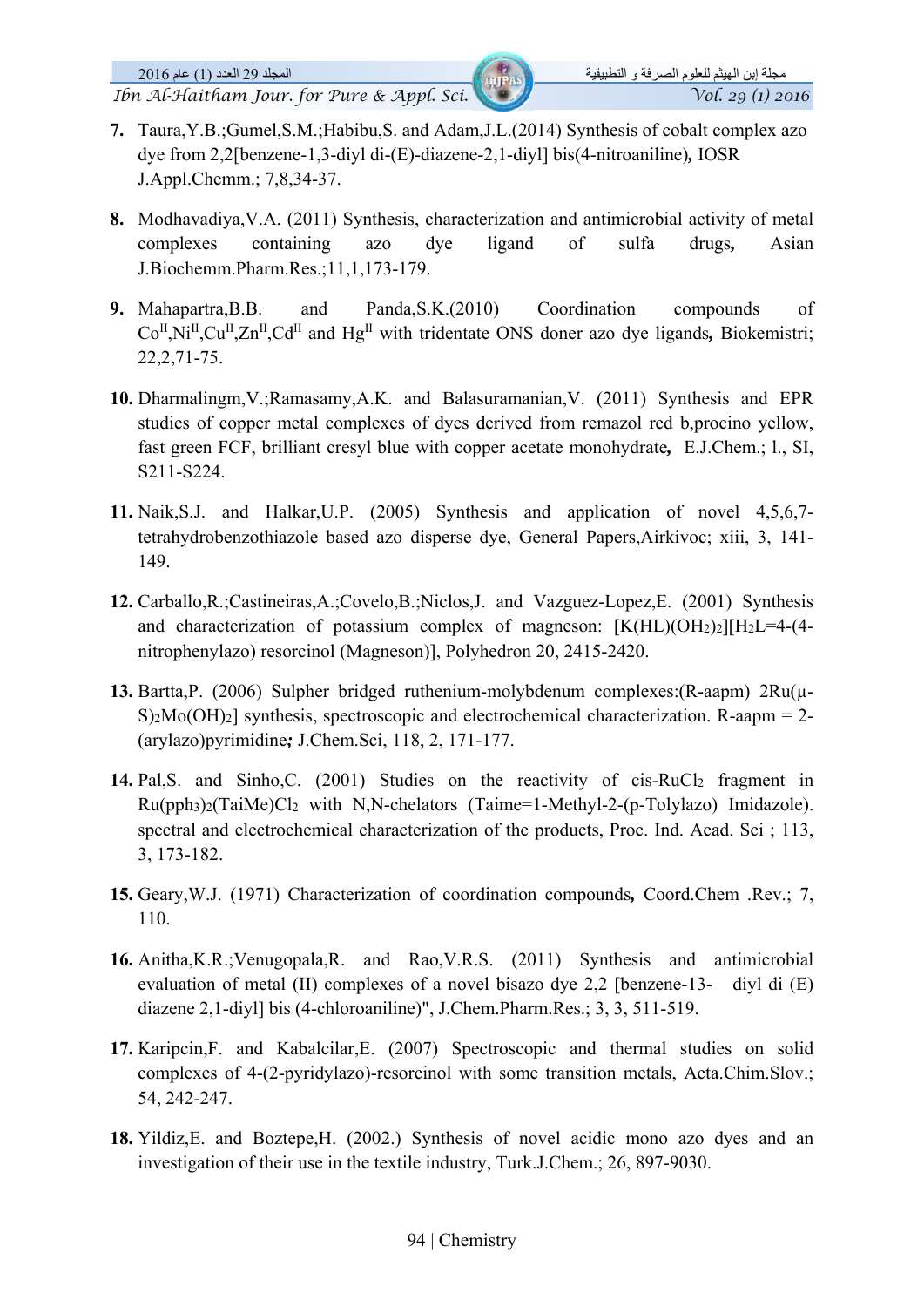- **19.** Oututu,J.O. (2013) Synthesis and application of azo dyes derived from 2-amino-1,3,4 thiadiazole-2-thiol on polyester fibre, IJRRS; 15, 2, 292-296.
- **20.** Raman,N.;Raja,J.D. and Sakthivel,A. (2007) Synthesis, spectral characterization of Schiff base transition metal complexes: DNA cleavage and antimicrobial activity studies, J.Chem.Sci.; 119, 4, 303-310.
- **21.** Rajavel,R.;Vadivu,M.S. and Anitha,C. 2008) Synthesis, physical characterization and biological activity of some Schiff base complexes, E.J.Chem.; 5, 3, 620-626.

## Table (1): Physical properties and elemental analysis of the ligand and it's complexes.

| <b>Compounds</b>      | Color        | $M.P^{\circ}C$ | <b>Yield</b><br>$\frac{0}{0}$ | <b>Analysis Calc (Found)</b> |         |        |         |
|-----------------------|--------------|----------------|-------------------------------|------------------------------|---------|--------|---------|
|                       |              |                |                               | $M\%$                        | $C\%$   | H%     | $N\%$   |
| Ligand(L)             | Orange       | 246            | 82                            |                              | 61.99   | 4.79   | 15.49   |
|                       |              |                |                               |                              | (60.95) | (3.81) | (14.53) |
| [Y(L) <sub>3</sub> ]  | <b>Brown</b> | 280            | 68                            | 24.38                        | 56.06   | 4.00   | 14.01   |
|                       |              |                |                               | (23.74)                      | (55.73) | (3.95) | (13.75) |
| [La(L) <sub>3</sub> ] | Deep         | 325            | 71                            | 14.64                        | 53.10   | 3.79   | 13.27   |
|                       | brown        |                |                               | (13.96)                      | (52.58) | (2.93) | (12.88) |
| [Rh(L) <sub>3</sub> ] | Deep         | >360           | 73                            | 11.28                        | 55.20   | 3.94   | 13.80   |
|                       | yellow       |                |                               | (10.93)                      | (54.88) | (3.15) | (12.63) |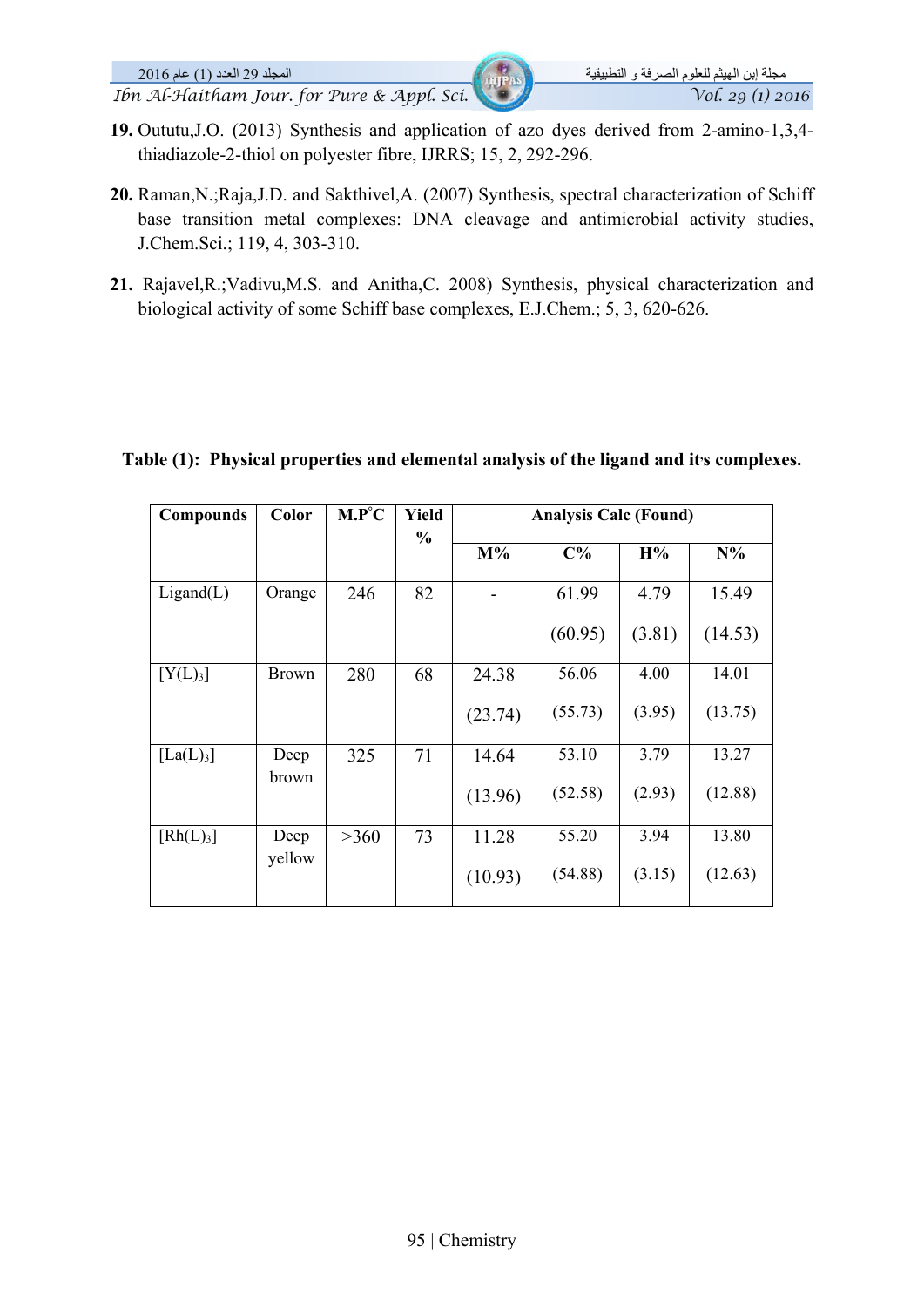مجلة إبن الهيثم للعلوم الصرفة و التطبيقية المجلد 29 العدد (1) عام 2016 *Ibn Al-Haitham Jour. for Pure & Appl. Sci.* 

| Table (2): Conditions for the preparation of the complexes and UV-Vis, conductance |
|------------------------------------------------------------------------------------|
| measurements data.                                                                 |

| Compound              | Optimum                  | Optimum                       | M:L                      | $(\lambda_{\max})$ | <b>ABS</b> | $\epsilon_{\text{max}}$ | $\Lambda_m(S.cm^2.mol^{-1})$ |
|-----------------------|--------------------------|-------------------------------|--------------------------|--------------------|------------|-------------------------|------------------------------|
| ${\bf S}$             | pH                       | Molar<br>Conc.<br>$x 10^{-4}$ | Ratio                    | n <sub>m</sub>     |            | $(L.mol^{-1}.cm^{-1})$  | In Absolute<br>ethanol       |
| Ligand(L)             | $\overline{\phantom{0}}$ | -                             | $\overline{\phantom{a}}$ | 350                | 1.951      | 1951                    | -                            |
|                       |                          |                               |                          | 422                | 1.176      | 1176                    |                              |
| [Y(L) <sub>3</sub> ]  | 8                        | $\overline{2}$                | 1:3                      | 394                | 0.836      | 836                     | 18.37                        |
|                       |                          |                               |                          | 547                | 0.381      | 381                     |                              |
| [La(L) <sub>3</sub> ] | $\overline{7}$           | 2.5                           | 1:3                      | 348                | 0.926      | 926                     | 12.85                        |
|                       |                          |                               |                          | 490                | 0.627      | 627                     |                              |
| [Rh(L) <sub>3</sub> ] | $\overline{7}$           | 2.5                           | 1:3                      | 284                | 1.472      | 1472                    | 16.24                        |
|                       |                          |                               |                          | 395                | 0.483      | 483                     |                              |
|                       |                          |                               |                          | 530                | 1.371      | 1371                    |                              |
|                       |                          |                               |                          | 969                | 1.126      | 1126                    |                              |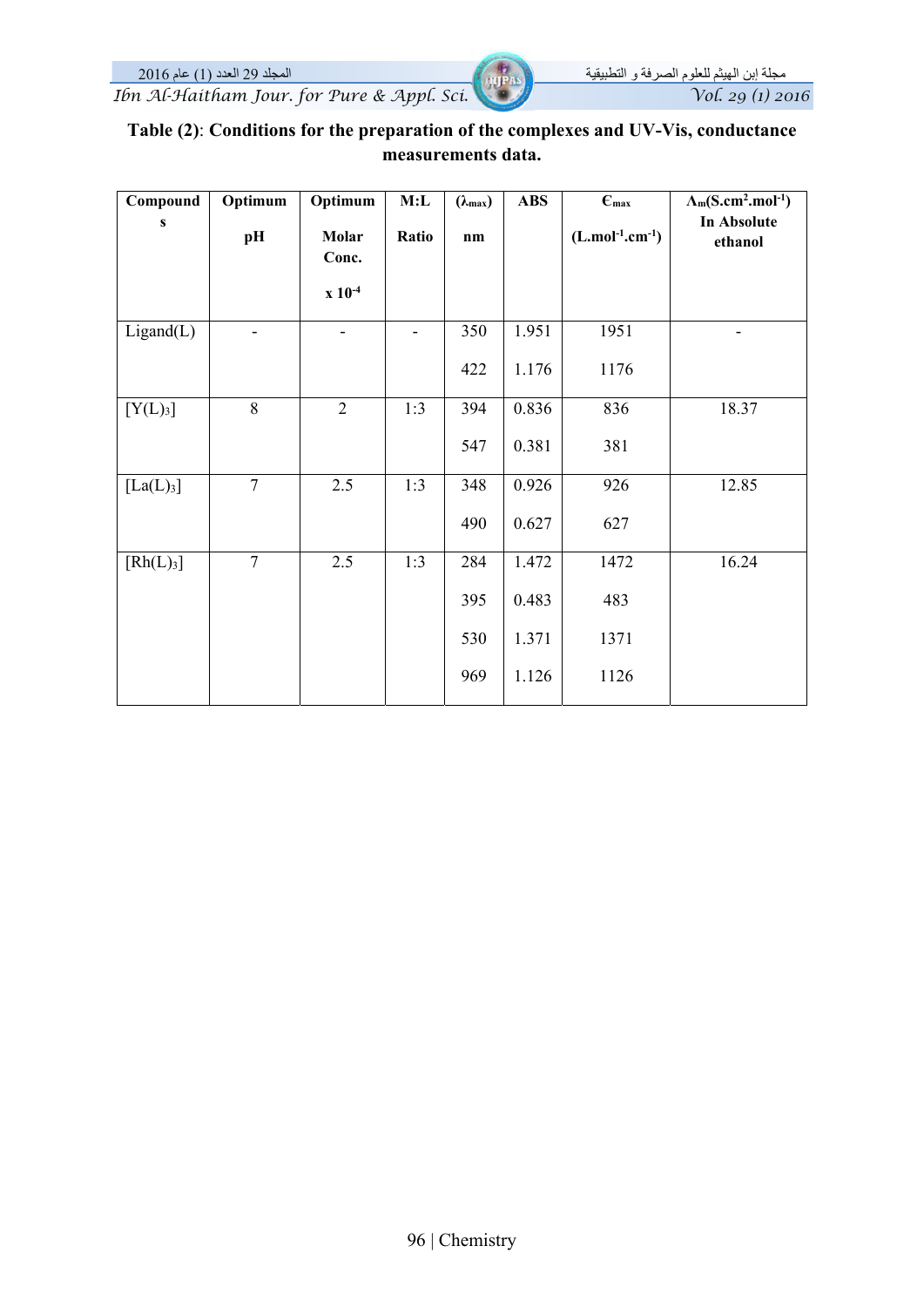مجلة إبن الهيثم للعلوم الصرفة و التطبيقية المجلد 29 العدد (1) عام 2016 *Ibn Al-Haitham Jour. for Pure & Appl. Sci.* Vol. 29 (1) 2016

| <b>Compounds</b>           | v(OH)    | $v(-N=N-)$ | $v(M-N)$ | $v(M-O)$ |
|----------------------------|----------|------------|----------|----------|
|                            |          |            |          |          |
| Ligand(L)                  | 3462 br. | 1489 sh.   |          |          |
|                            |          | 1427 Sh.   |          |          |
| [Y(L) <sub>3</sub> ]       |          | 1462 sh.   | 572 w.   | 485 w.   |
|                            |          | 1418 s.    |          |          |
| $\left[ La(L)_{3} \right]$ |          | $1470$ s.  | 567 w.   | 494 w.   |
|                            |          | 1420 s.    |          |          |
| [Rh(L) <sub>3</sub> ]      |          | 1450 s.    | 553 w.   | 482 w.   |
|                            |          | 1420 s.    |          |          |

Table  $(3)$ : The main frequencies of the ligand and its complexes  $(cm<sup>-1</sup>)$ .





**Figure (1): 1HNMR spectrum of the ligand.**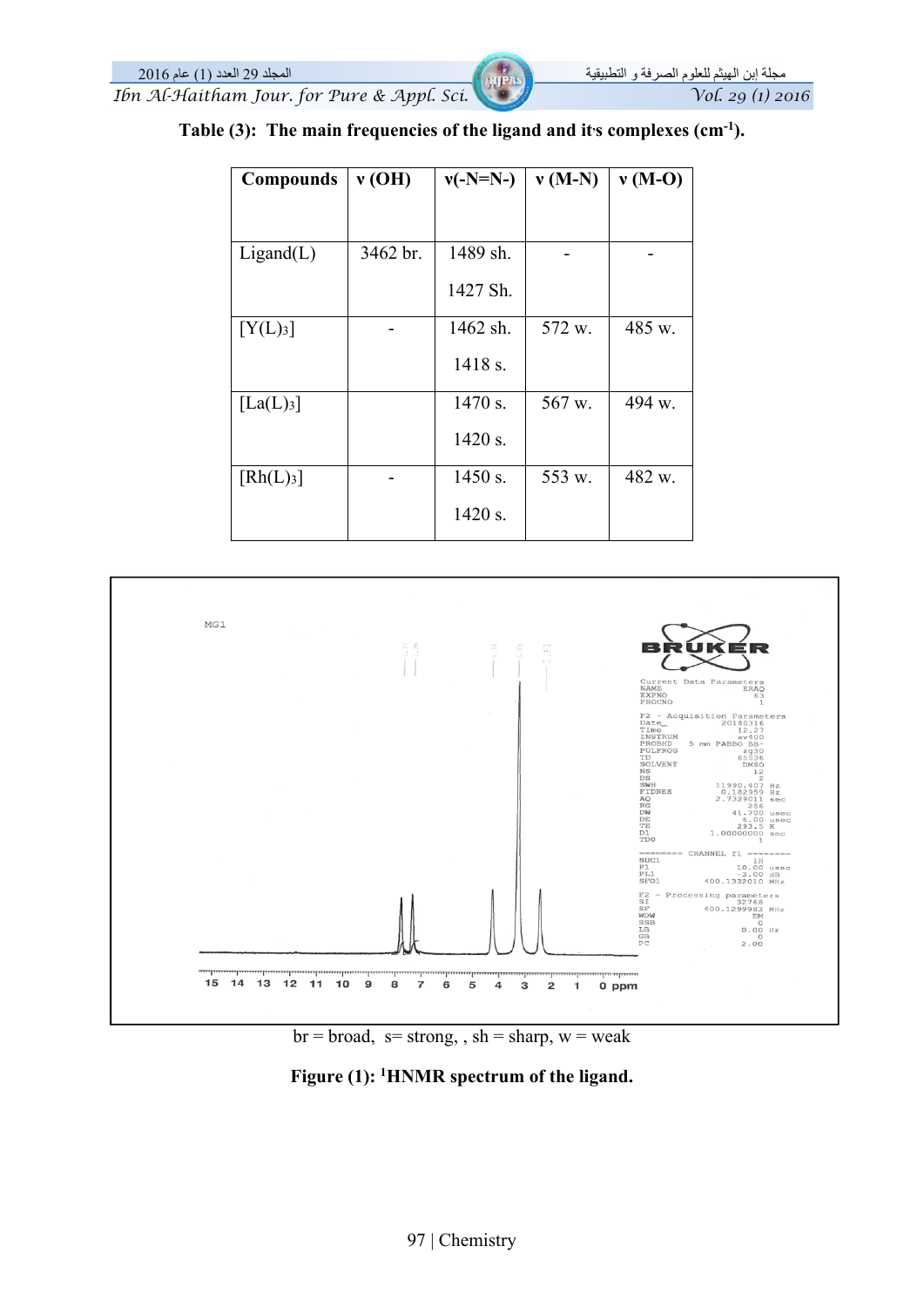

**Figure (4): Mole ratio and Job methods for complex solution.** 

 $\mathbf{0}$ 

0

0.1 0.2 0.3 0.4 0.5 0.6 0.7 0.8 0.9 1

 $V_{M(III)}/V_M+V_L$ 

0

0

 $\overline{\mathbf{2}}$ 

 $\mathbf{1}$ 

 $\overline{\mathbf{3}}$ 

 $\text{Mole}(\text{L})$  Per  $\text{Mole}(\text{M}^{+3})$ 

4

5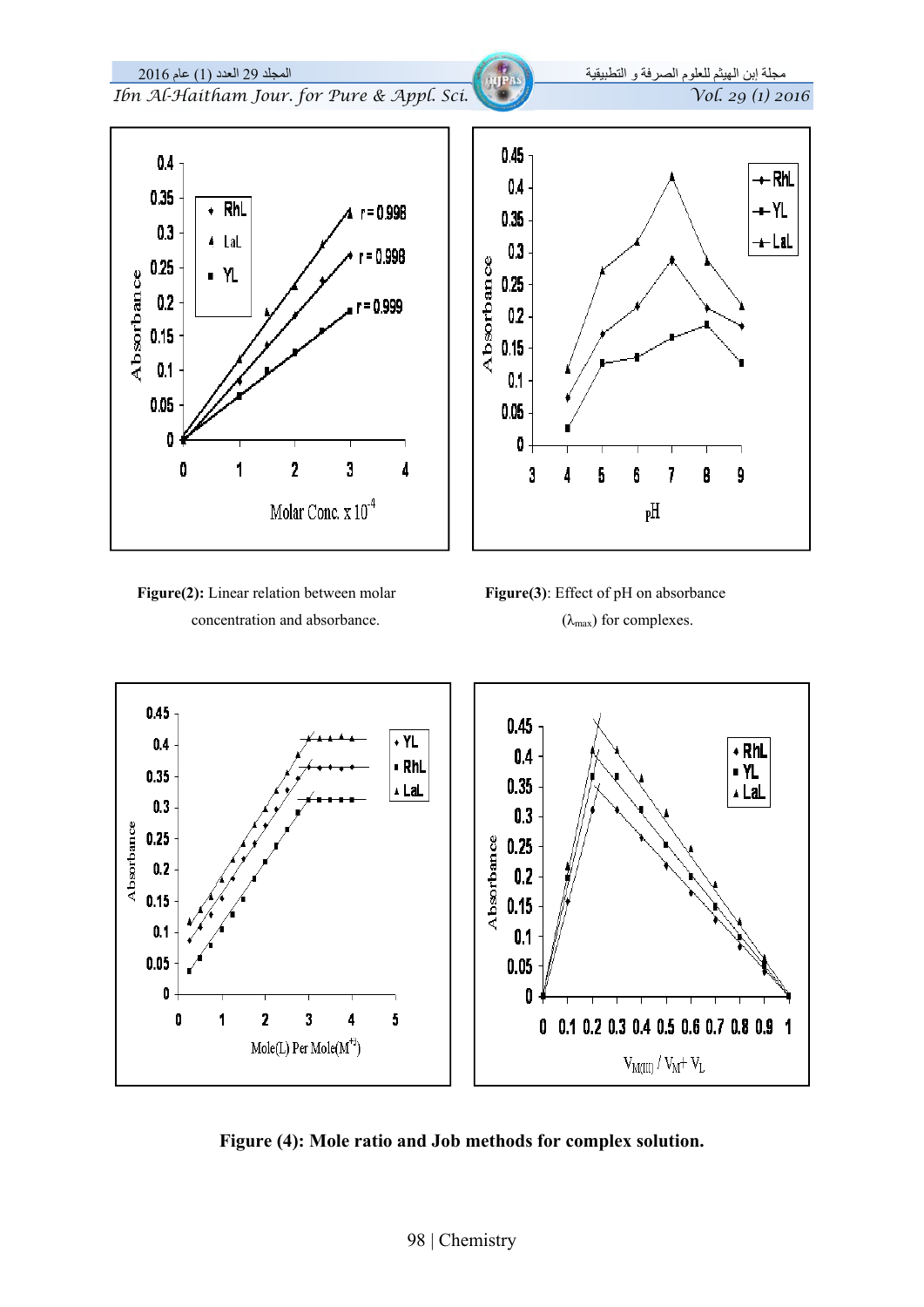

Figure (5): UV-Vis spectra of free ligand and Rh<sup>III</sup> complex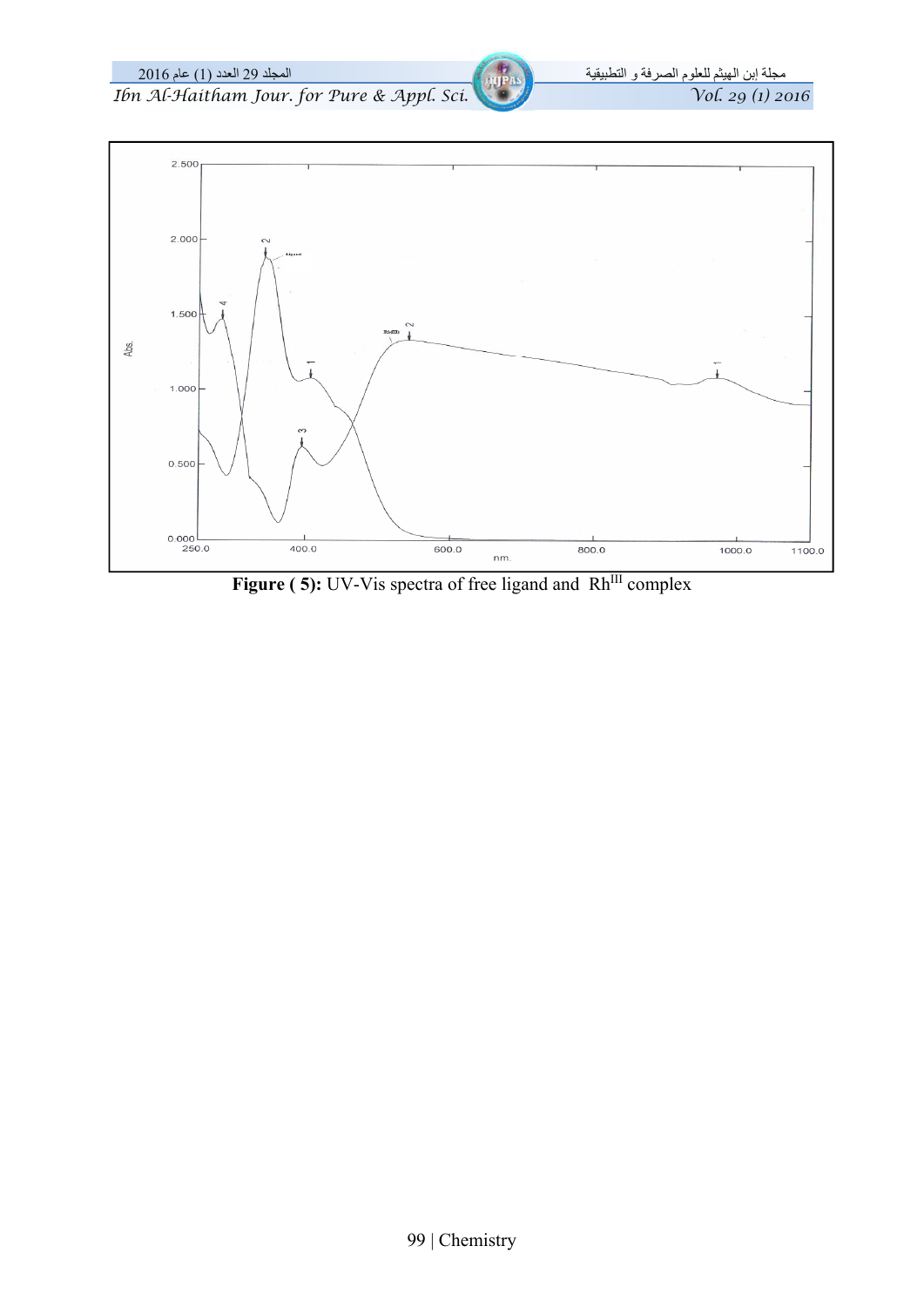مجلة إبن الهيثم للعلوم الصرفة و التطبيقية المجلد 29 العدد (1) عام 2016 *Ibn Al-Haitham Jour. for Pure & Appl. Sci.* 



**Figure (6): FT-IR spectrum of the ligand.** 



**Figure (7): FT-IR spectrum of the [Rh(L)3] complex.**